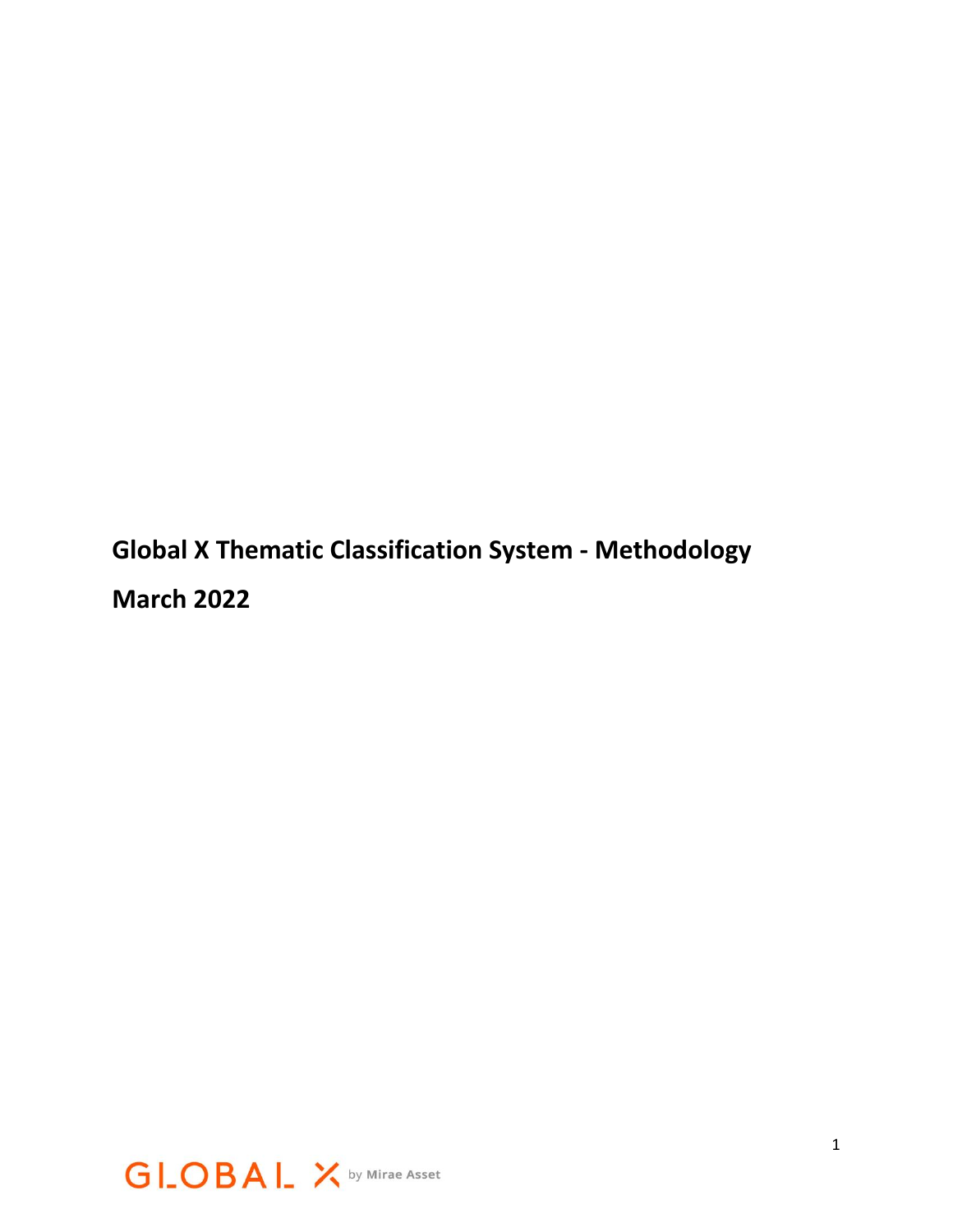# **Table of Contents**

| Introduction                                      | 3 |
|---------------------------------------------------|---|
| Defining Thematic Investing                       | 3 |
| Classification                                    | 4 |
| Maintenance                                       | 6 |
| <b>Global X Thematic Classification Committee</b> |   |
| <b>Disclaimers</b>                                | 7 |

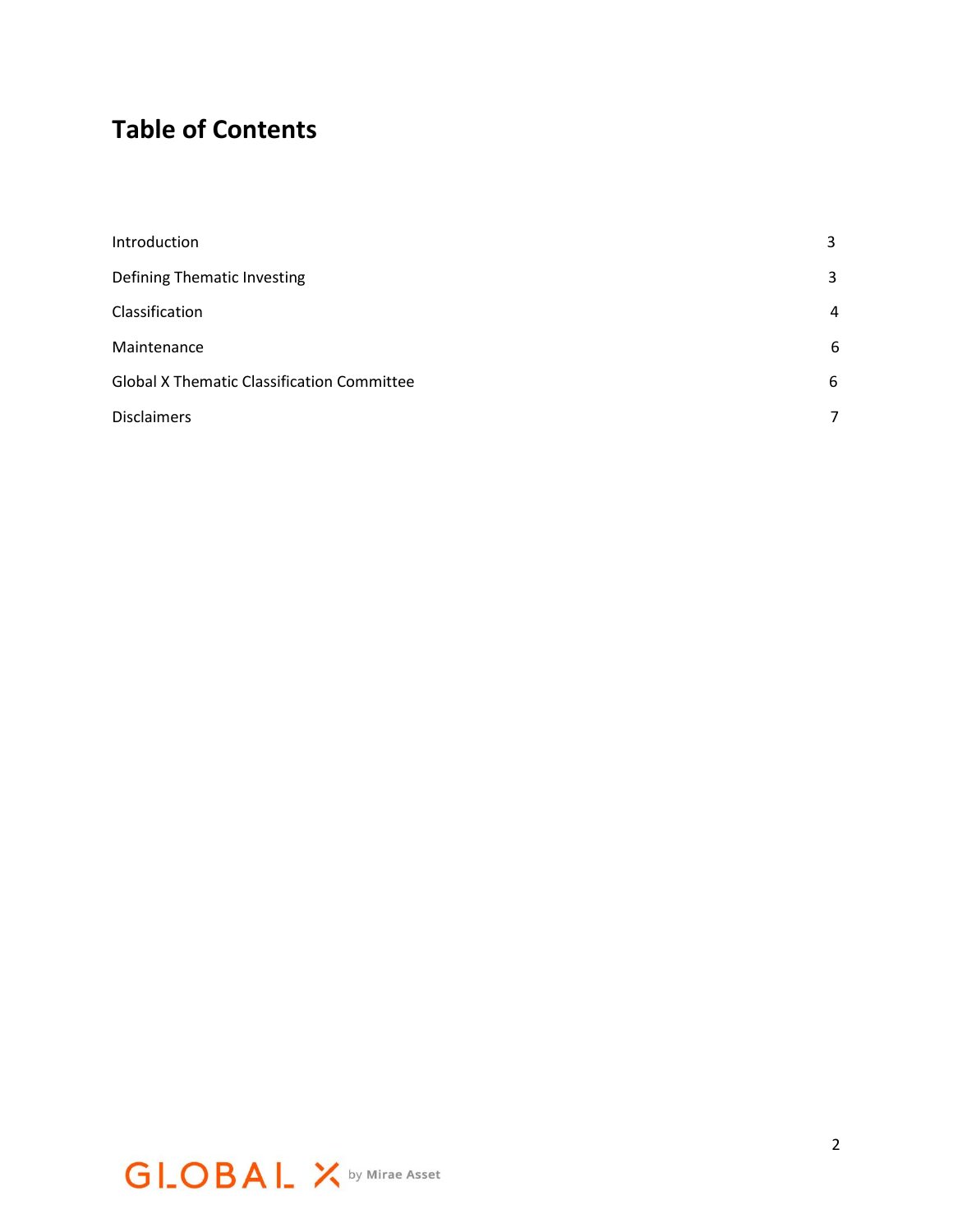### **Introduction**

Global X established a thematic classification system in an effort to provide a consistent framework for identifying disruptive themes and categorizing exchange-traded funds (ETF) seeking to provide exposure to them. Among financial institutions and the financial media, we often find inconsistent definitions, classifications, and nomenclature for thematic investing. This classification system is a tool designed to help investors better understand, track, and analyze the evolving thematic landscape. The thematic classification system relies on Global X's expertise, views, and opinions of thematic investing and the ETF industry.

### **Defining Thematic Investing**

Global X defines thematic investing as the process of identifying powerful disruptive macro-level trends and the underlying investments that stand to benefit from the materialization of those trends.

By nature, thematic investing is a long term, growth-oriented strategy, that is typically unconstrained geographically or by traditional sector/industry classifications, has low correlation to other growth strategies, and invests in relatable concepts.

The process of identifying themes consists of three inexorable principles:

1) There must be high conviction that the theme will materialize and have a meaningful impact on segments of the economy or markets. Often this is due to observable structural changes in technology, demographics, consumer behavior, or the physical environment, but can also be influenced by other factors.

2) A theme must be investable, meaning there are publicly traded companies that provide exposure to the concept. Ideally, the group of companies is broad, have high liquidity, and attribute a substantial portion of their business operations (revenues, assets, research & development) to the theme.

3) A theme must be expected to express itself over a medium to long-term time horizon, generally considered to be five years or longer. A longer-term time horizon makes market timing less of a factor in the success of identifying a theme.

Notably, and taking into consideration the principles above, thematic investing does not consist of ESG, values-based, or policy-driven strategies, unless they otherwise represent a disruptive structural trend (e.g. climate change). Further, funds that adhere to traditional sector or industry classifications, or that are used primarily to gain exposure to cyclical trends (e.g. currencies, valuations, inflation) are not considered thematic. Finally, alternative asset classes, such as listed infrastructure, MLPs, and ubiquitous commodities are not considered thematic. We recognize that these exclusions may differ from other third-party definitions of thematic investing, but it is consistent with, and core to, Global X's thematic classification system and process.

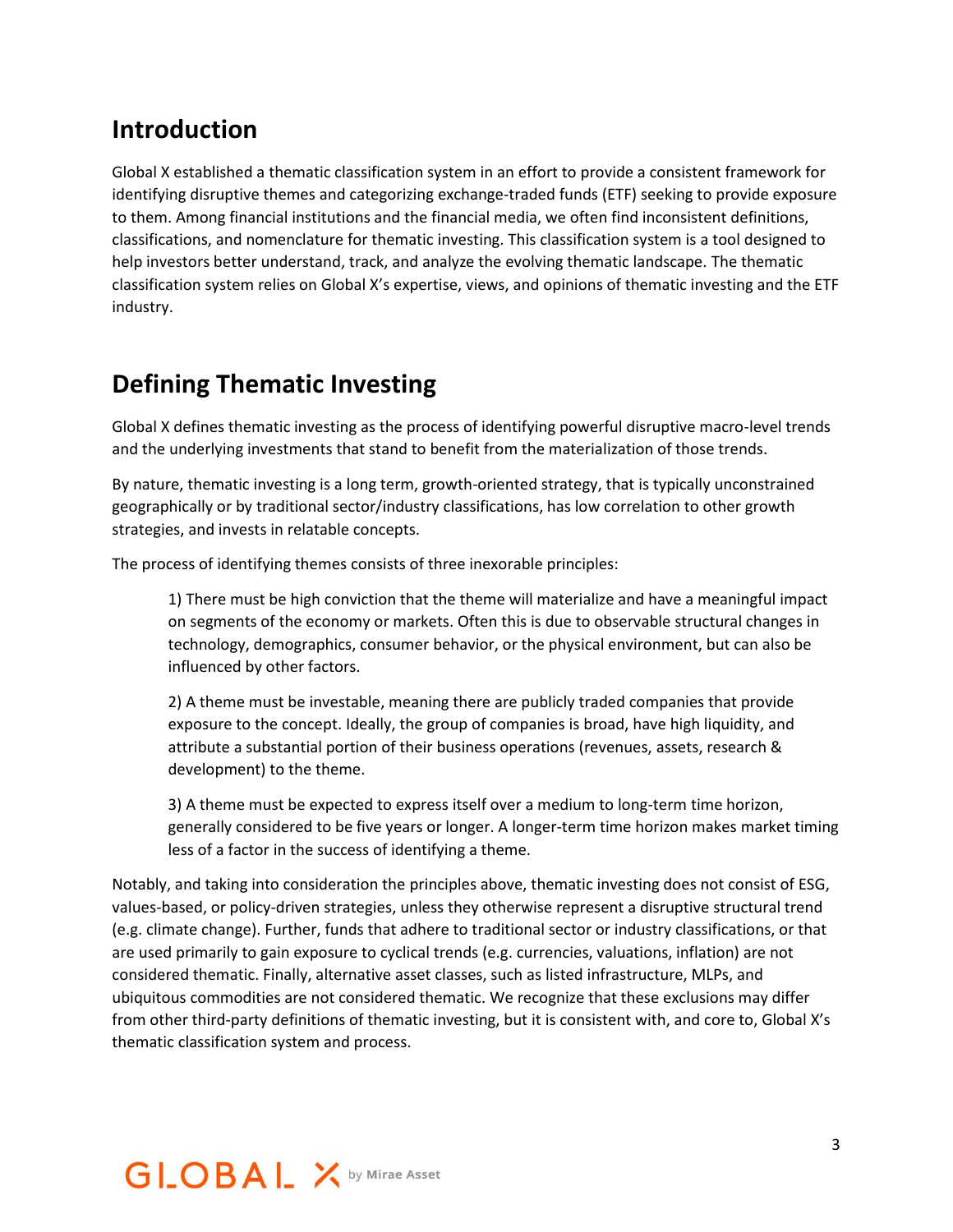# **Classification**

Based on the definition and principles of thematic investing above, Global X has established a thematic classification system that seeks to identify powerful themes and organize them by common traits and drivers. The system consists of four layers of classifications: 1) Categories; 2) Mega-Themes; 3) Themes; and 4) Sub-Themes, with each layer becoming sequentially narrower in its focus.

'Categories' is the broadest layer and represents three fundamental drivers of disruption: exponential advancements in technology (Disruptive Technology), changing consumer habits and demographics (People & Demographics), and the evolving physical landscape (Physical Environment).

One layer down are 'Mega-Themes,' which serve as a foundation to multiple transformative forces that are causing substantial changes in a common area. Conceptually, Mega-Themes are a collection of more narrowly targeted Themes. For example, Big Data is a Mega-Theme that consists of Machine/Deep Learning, Cybersecurity, Quantum Computing, and Cloud/Edge Computing.

Further down, we identify 'Themes' as the specific areas of transformational disruption that are driving technology forward, changing consumer demands, or impacting the environment. There are currently 40 themes in the classification system.

'Sub-Themes' are more niche areas, such as specific applications of themes or upstream forces that are driving themes forward.

Currently, the classification system is comprised of 3 categories, 11 mega-themes, 40 themes, and 21 sub-themes. The number of categories, mega-themes, themes, and sub-themes is expected to evolve over time as new drivers of structural changes emerge or fade. Such decisions will be made by the Global X Thematic Classification Committee ("the committee") and take into account internal and external research and data about potential themes.

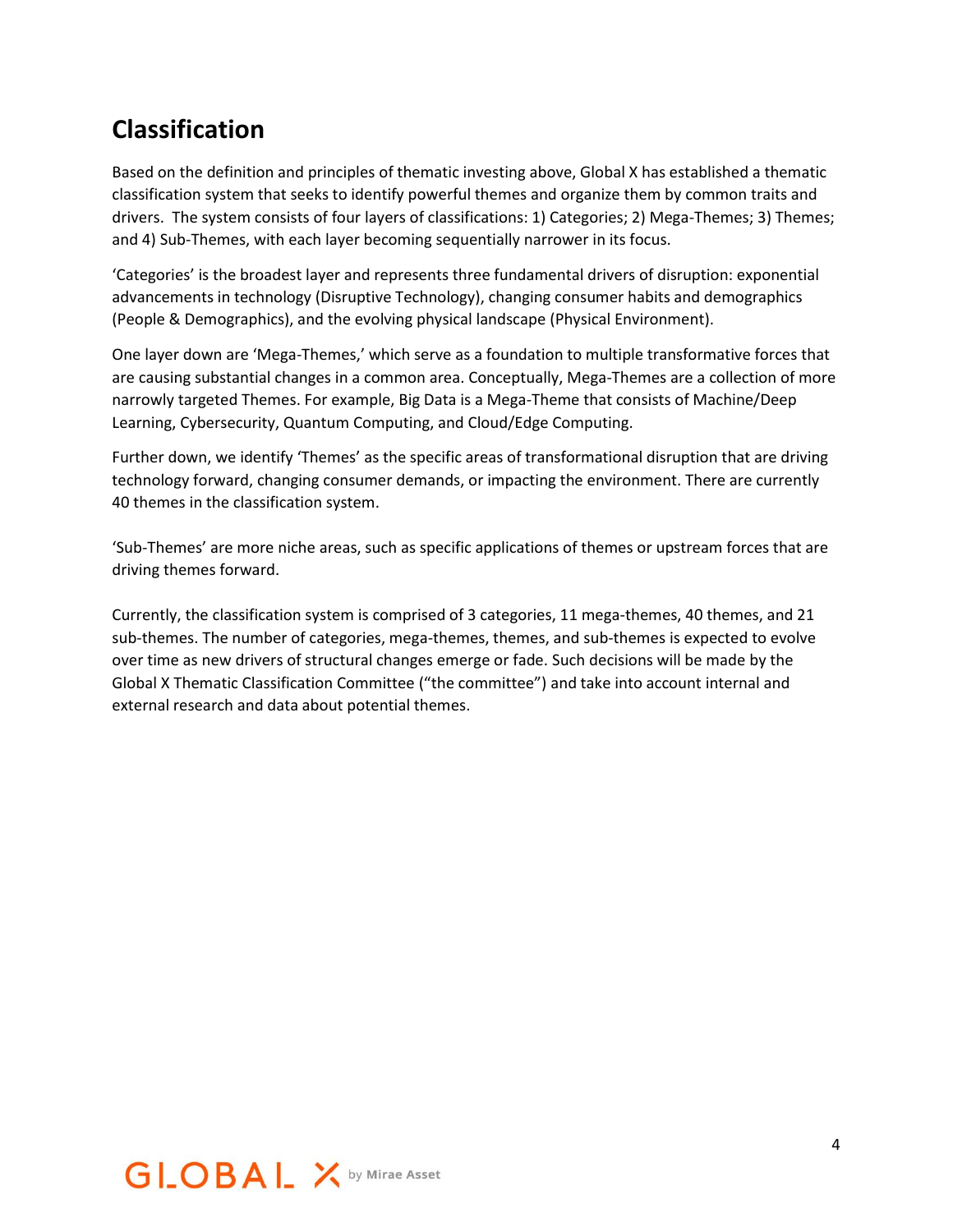#### **Thematic Classification System, as of 03/31/2022**

| Category                    | Mega-Theme                  | <b>Theme</b>                     | <b>Sub-Theme</b>                                                         |
|-----------------------------|-----------------------------|----------------------------------|--------------------------------------------------------------------------|
| Disruptive Technology       | <b>Big Data</b>             | Machine/Deep Learning            |                                                                          |
|                             |                             | Cybersecurity                    |                                                                          |
|                             |                             | Quantum Computing                |                                                                          |
|                             |                             | Cloud/Edge Computing             | Remote Work, MarTech                                                     |
|                             | Mobility                    | Autonomous Vehicles              |                                                                          |
|                             |                             | Electric Vehicles                | Lithium/Batteries                                                        |
|                             | <b>Digital Experiences</b>  | AR/VR                            |                                                                          |
|                             |                             | Video Games                      | E-sports                                                                 |
|                             |                             | Social Media                     |                                                                          |
|                             |                             | Streaming                        |                                                                          |
|                             | FinTech                     | Mobile Payments                  |                                                                          |
|                             |                             | Peer-to-Peer Lending             |                                                                          |
|                             |                             | Crowdfunding                     |                                                                          |
|                             |                             | Blockchain                       |                                                                          |
|                             |                             | Digital Infrastructure           |                                                                          |
|                             | Connectivity                | 5G/Next Gen Networking           |                                                                          |
|                             |                             | <b>Emerging Markets Internet</b> |                                                                          |
|                             |                             | Internet of Things               | Smart Devices, Smart Cities, IloT                                        |
|                             |                             | Space/Satellite Communications   |                                                                          |
|                             | Robotics                    | Al/Automation                    |                                                                          |
|                             |                             | 3D Printing                      |                                                                          |
|                             |                             | Drones                           |                                                                          |
| People & Demographics       | New Consumer                | Millennials & Gen Z              |                                                                          |
|                             |                             | <b>Emerging Market Consumers</b> |                                                                          |
|                             |                             | Urbanization                     |                                                                          |
|                             |                             | E-commerce                       |                                                                          |
|                             |                             | Education                        |                                                                          |
|                             |                             | Sharing/Gig Economy              |                                                                          |
|                             |                             | Safety and Security              |                                                                          |
|                             |                             | Cannabis                         |                                                                          |
|                             |                             | Sports Betting                   |                                                                          |
|                             |                             | Professional Sports              |                                                                          |
|                             | Health                      | Healthcare Innovation            | Telemedicine & Digital Health, Genomics,<br>Immunotherapy, Public Health |
|                             |                             | Aging Population                 | Senior Care, Senior Economy                                              |
|                             |                             | Health & Wellness                | Obesity, Organics                                                        |
|                             |                             | Emerging Markets Healthcare      |                                                                          |
|                             |                             | Alternative Medicine             |                                                                          |
| <b>Physical Environment</b> | Climate Change              | CleanTech                        |                                                                          |
|                             |                             | Clean & Renewable Energy         | Solar, Wind, Hydrogen                                                    |
|                             |                             | Resource Scarcity                | Water, Waste/Recycling, Sustainable Food                                 |
|                             | <b>Disruptive Materials</b> |                                  |                                                                          |
|                             | Infrastructure Development  |                                  |                                                                          |

The ETF industry consists of many funds seeking to provide exposure to categories, mega-themes, themes, or sub-themes identified within the thematic classification system. The Global X Thematic Classification Committee first evaluates the entire universe of US-listed ETFs to identify which qualify as thematic ETFs, based on Global X's definition of thematic investing and the stated objectives, methodology, and holdings of each ETF. Next, the committee identifies the best fit for each thematic ETF within the classification system, by further analyzing a fund's methodology, holdings, and stated objectives. When a new ETF launches or an existing ETF changes its strategy, its classification is evaluated immediately by the committee, and any changes are published in the next monthly Thematic ETF Report.

While occasionally an ETF may engage in multiple mega-themes, themes, or sub-themes, its classification is determined based on the definition that most closely describes the true nature of the ETF.

While an ETF may be classified within a certain category, mega-theme, theme, or sub-theme, Global X does not give any assurances that the ETF provides good and accurate exposure to the specific theme it is targeting. For example, an ETF may target a particular theme, but have very broad exposure, including firms that have low relevance or economic exposure to the specified theme.

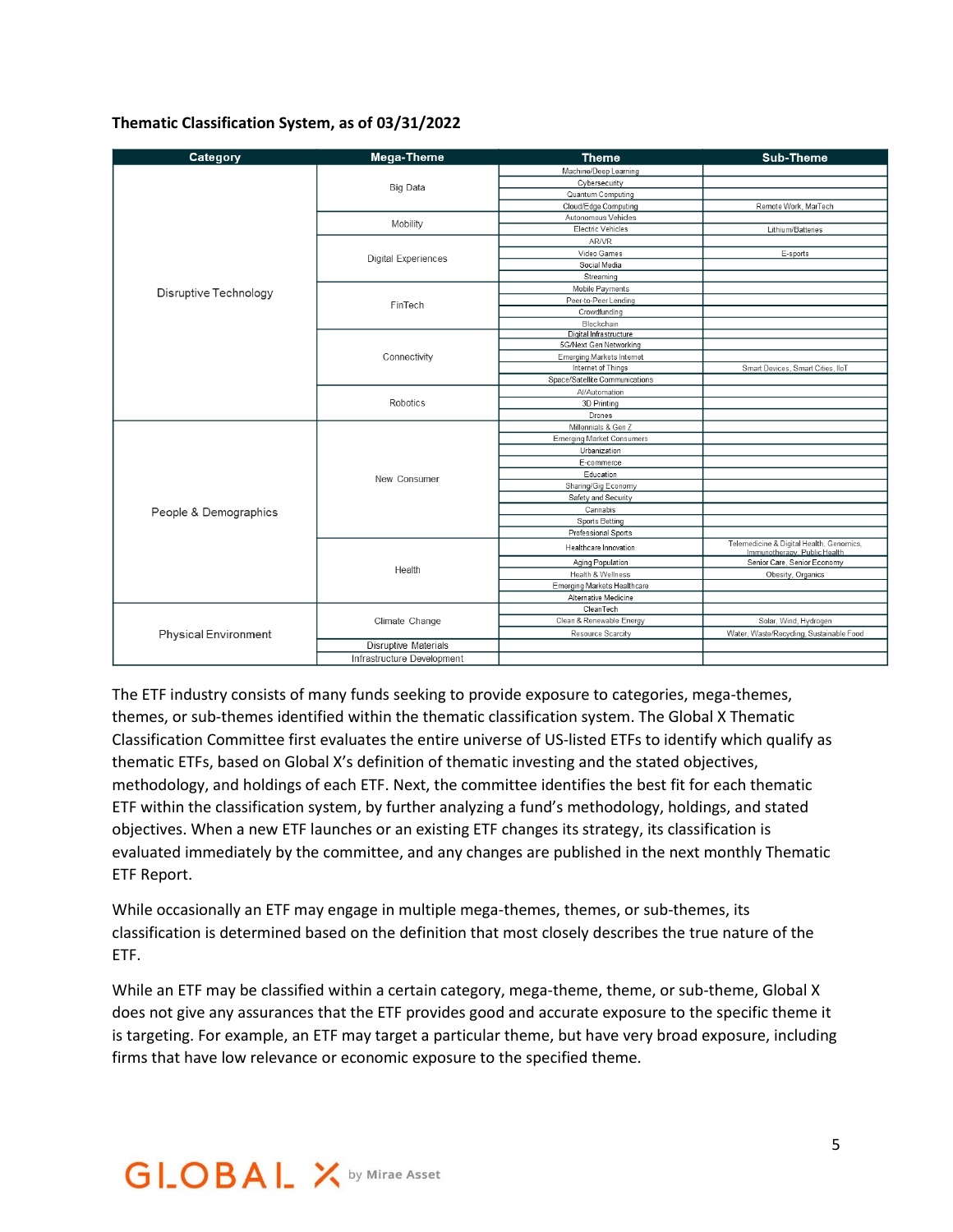### **Maintenance**

The thematic classification system is reviewed monthly by the Global X Thematic Classification Committee to consider new potential categories, mega-themes, themes, or sub-themes. Changes in the classification will be announced at the time of release of the following monthly Thematic ETF Report.

As a new ETF launches or changes its strategy, its classification is evaluated immediately by the Committee, and published at the time of release of the Thematic ETF Report.

In the case of change in an ETF methodology, holdings, or stated objectives, the thematic classification system will immediately incorporate or drop the ETF in regards into its respective classification, maintaining the history of assets under management (AUM) of the Fund.

Global X accepts requests for reviews or appeals for any ETFs. Please contact Global X at [research@globalxetfs.com,](mailto:research@globalxetfs.com) and the appeal will be considered in a timely manner. There are no guarantees that an appeal will result in a change in the ETF's classification.

# **Global X Thematic Classification Committee**

The Thematic ETF Report, including its thematic classification system, fall under the supervision of the Global X Thematic Classification Committee. This committee consists of members from Global X's research and product teams who have extensive knowledge and familiarity with thematic investing and the ETF industry. The objective of the committee is to ensure proper definition, classification, and identification of the universe of thematic ETFs. The committee meets at least monthly to review the classification system, as well as on an ad-hoc basis to review new ETF launches or ETFs that change their strategy.

For more information on Global X, please contact [research@globalxetfs.com.](mailto:research@globalxetfs.com)